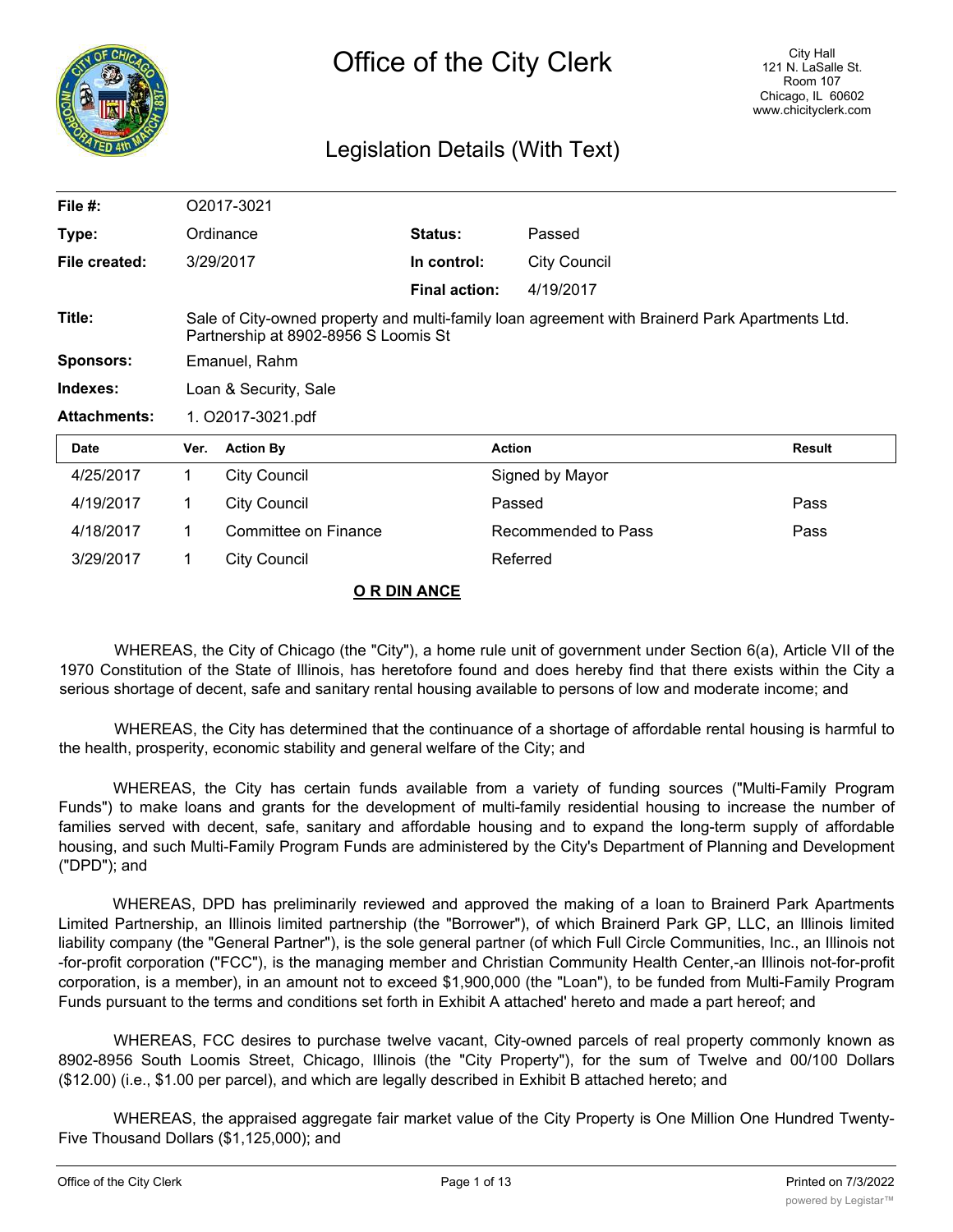WHEREAS, FCC proposes to immediately reconvey the City Property to the Borrower; and

WHEREAS, Borrower proposes to cause to be constructed on the Property a multifamily housing project as described in Exhibit A attached hereto and incorporated herein (the "Project"); and

WHEREAS, by Resolution No. 17-017-21, adopted by the Plan Commission of the City (the "Plan Commission") on February 16, 2017, the Plan Commission recommended the sale of the City Property; and

WHEREAS, public notices advertising the intent of the Department to enter into a negotiated sale with Owner, and requesting alternative proposals appeared in the Chicago Sun-Times on February 24, and March 2 and 6, 2017; and

WHEREAS, no alternative proposals have been received by the deadline indicated in the

1

aforesaid notice; and

WHEREAS, the Illinois General Assembly pursuant to 20 ILCS 3805/7.28 (as supplemented, amended and restated from time to time, the "Act") has authorized a program allowing the allocation of certain tax credits for qualified donations made in connection with affordable housing projects; and

WHEREAS, on January 16, 2002, the City Council enacted an ordinance published in the Journal of Proceedings for such date at pages 77362 through 77366, inclusive, as amended by an ordinance adopted by City Council on September 4, 2003 and published in the Journal of Proceedings for such date at pages 6475 through 6626, inclusive, which authorized the establishment of a program (as supplemented, amended and restated from time to time, the "Donation Tax Credit Program") to be implemented by DPD in connection with the use of certain tax credits authorized by the Act; and

WHEREAS, the City's conveyance of the City Property to FCC may qualify under the Donation Tax Credit Program as an eligible donation, and may generate certain additional proceeds for the Project; and

#### **BE IT ORDAINED BY THE CITY COUNCIL OF THE CITY OF CHICAGO:**

SECTION 1. Incorporation of Recitals. The above recitals are expressly incorporated in and made a part of this ordinance as though fully set forth herein.

SECTION 2. Loan. Upon the approval and availability of the Additional Financing as shown in Exhibit A hereto, the Commissioner of DPD (the "Commissioner") or any successor department thereto and a designee of the Commissioner (collectively, the "Authorized Officer") are each hereby authorized, subject to approval by the Corporation Counsel, to enter into and execute such agreements and instruments, and perform any and all acts as shall be necessary or advisable in connection with the implementation of the Loan. The Authorized Officer is hereby authorized, subject to the approval of the Corporation Counsel, to negotiate any and all terms and provisions in connection with the Loan which do not substantially modify the terms described in Exhibit A hereto. Upon the execution and receipt of proper documentation, the Authorized Officer is hereby authorized to disburse the proceeds of the Loan to the Borrower.

SECTION 3. Qualification as Affordable Housing. The Project shall be deemed to qualify as "Affordable Housing" for purposes of Chapter 16-18 of the Municipal Code of Chicago. Section 2-45-115 of the Municipal Code of Chicago shall not apply to the Project or the Property (as defined on Exhibit A hereto).

SECTION 4. Agreement. The sale of the City Property to FCC in the amount of Twelve and 00/100 Dollars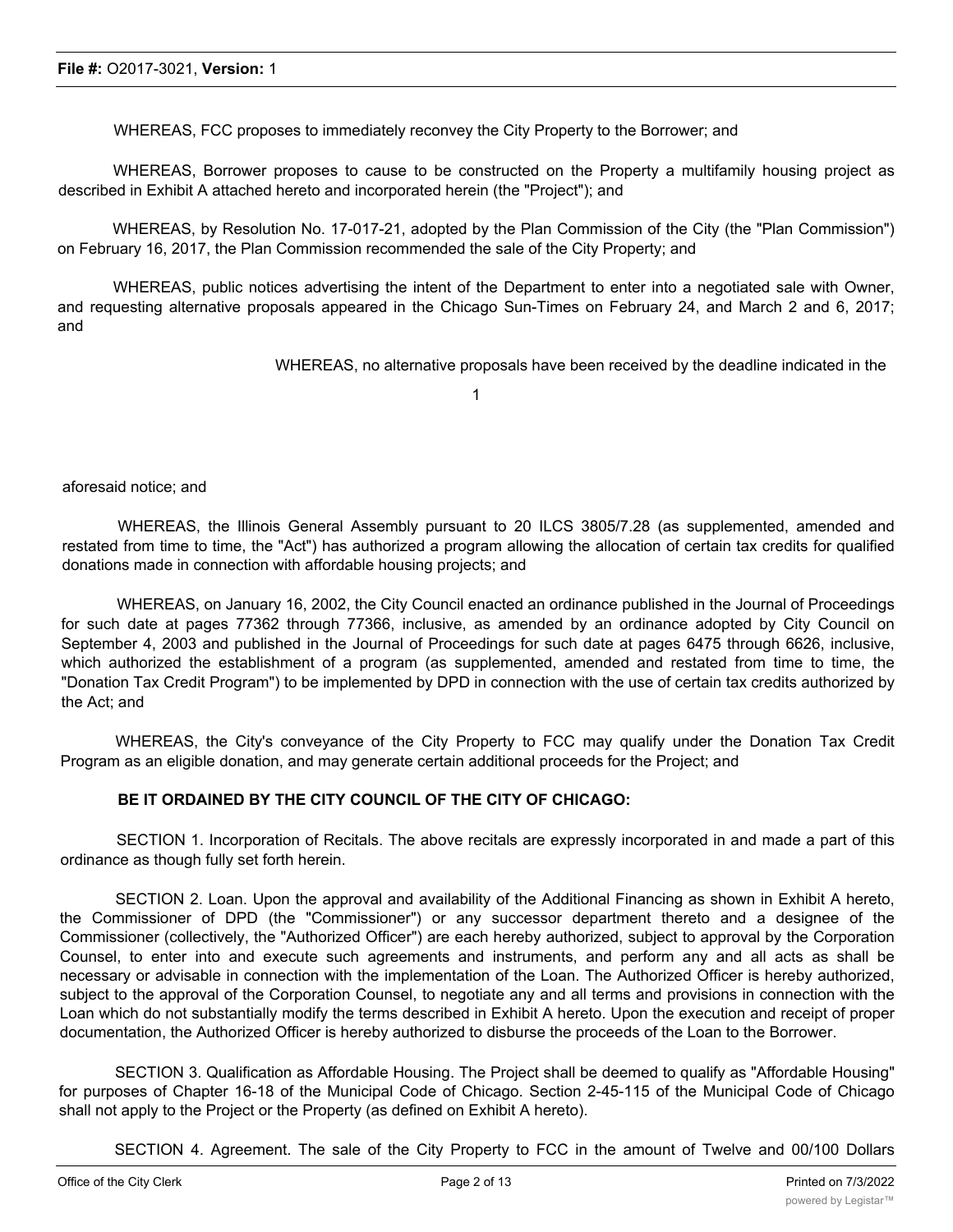(\$12.00) is hereby approved. This approval is expressly conditioned upon the City entering into a Loan agreement with the Borrower.

SECTION 5. Deed. The Mayor or his proxy is authorized to execute, and the City Clerk is authorized to attest, one or more quitclaim deeds conveying the City Property to FCC, or to a land trust of which FCC is the sole beneficiary, or to a business entity of which the FCC is the sole controlling party or which is comprised of the same principal parties, for immediate re-conveyance to the Borrower.

2

The following provisions shall govern the City's conveyance of the City Property to FCC:

i) Form of Quitclaim Deed. The City shall convey to FCC title to the City Property by quitclaim deed for the sum of Twelve and 00/100 Dollars (\$12.00), which shall be paid by FCC to the City on the date the City conveys the City Property. FCC acknowledges and agrees that the City Property has an appraised fair market value price of approximately One Million One Hundred Twenty-Five Thousand Dollars (\$1,125,000). Without limiting the quitclaim nature of the deed, the conveyance of and title to the City Property shall, in addition to the provisions of this Ordinance, be subject to:

- a) general real estate taxes and any special assessments or other taxes;
- b) all easements, encroachments, covenants and restrictions of record and not shown of record;
- c) such other title defects as may exist; and
- d) any and all exceptions caused by the acts of FCC, its affiliates or its agents.

ii) Taxes. The City shall use reasonable efforts to obtain the waiver or release of any delinquent real estate taxes or tax liens on the City Property prior to the closing, to the extent such taxes or tax liens can be waived or released through submission of an abatement letter to the Cook County Treasurer, a motion to vacate a tax sale or a petition for exemption. If the City is unable to obtain the waiver or release of any such tax liens or is unable to cause the title company to insure over such tax liens, or if the City Property is encumbered with any other unpermitted exceptions, FCC shall have the option to do one of the following: (a) accept title to the City Property subject to the unpermitted exceptions, which shall then become permitted exceptions; or (b) elect not to purchase the City Property.

iii) Financing. Neither FCC nor the Borrower shall, without prior written consent of DPD, which shall be in DPD's sole discretion, engage in any financing or other transaction which would create an encumbrance or lien on the City Property (other than Financing described on Exhibit A).

iv) Closing. The closing for the City Property to FCC and FCC's re-conveyance of the City Property to the Borrower shall take place simultaneously and sequentially and on such date and at such place as the parties may mutually agree to in writing.

v) Recordation of Quitclaim Deed(s). FCC shall promptly record, or cause to be recorded, the quitclaim deed(s) for the City Property in the Office of the Recorder of Deeds of Cook County, Illinois. FCC or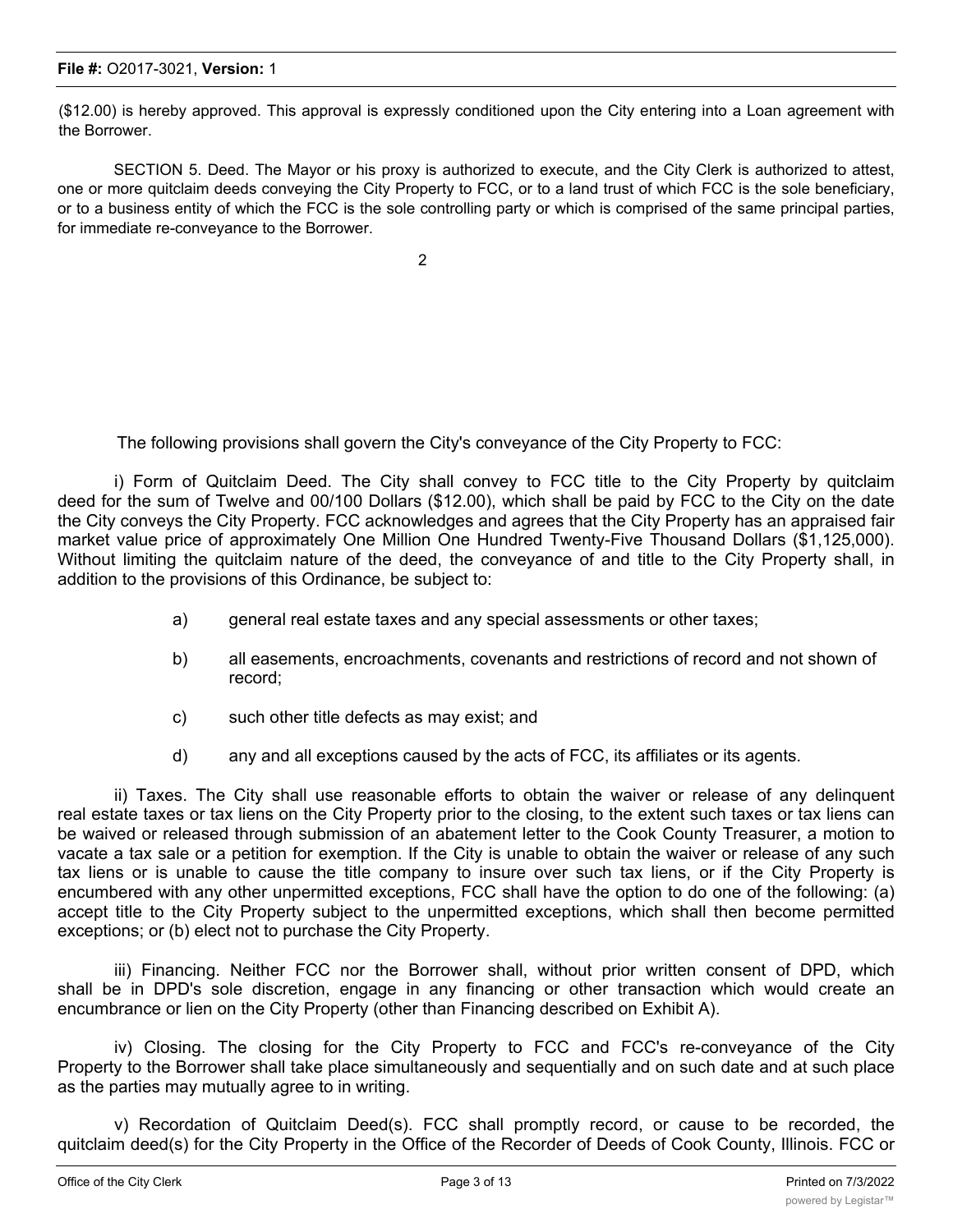the Borrower shall pay all costs for so recording the quitclaim deed(s).

vi) Escrow. In the event that FCC requires conveyance through an escrow, FCC shall pay all escrow fees.

vii) "AS IS" SALE. FCC ACKNOWLEDGES THAT IT HAS HAD ADEQUATE OPPORTUNITY TO INSPECT AND EVALUATE THE STRUCTURAL, PHYSICAL AND ENVIRONMENTAL CONDITION AND RISKS OF THE PROPERTY AND ACCEPTS THE RISK THAT ANY INSPECTION MAY NOT DISCLOSE ALL MATERIAL MATTERS AFFECTING THE

3

PROPERTY (AND ANY IMPROVEMENTS THEREON). FCC OR THEIR REPRESENTATIVE MUST OBTAIN A RIGHT OF ENTRY AGREEMENT FROM THE CITY PRIOR TO ACCESSING THE PROPERTY AT ANY TIME PRIOR TO CONVEYANCE. THE CITY MUST APPROVE THE SCOPE OF WORK ASSOCIATED WITH THE RIGHT OF ENTRY BEFORE IT IS CONDUCTED. FCC AGREES TO ACCEPT THE PROPERTY IN ITS "AS IS," "WHERE IS" AND "WITH ALL FAULTS" CONDITION AT CLOSING WITHOUT ANY COVENANT, REPRESENTATION OR WARRANTY, EXPRESS OR IMPLIED, OF ANY KIND, AS TO THE STRUCTURAL, PHYSICAL OR ENVIRONMENTAL CONDITION OF THE PROPERTY OR THE SUITABILITY OF THE PROPERTY FOR ANY PURPOSE WHATSOEVER. FCC ACKNOWLEDGES THAT IT IS RELYING SOLELY UPON ITS OWN INSPECTION AND OTHER DUE DILIGENCE ACTIVITIES AND NOT UPON ANY INFORMATION (INCLUDING, WITHOUT LIMITATION, ENVIRONMENTAL STUDIES OR REPORTS OF ANY KIND) PROVIDED BY OR ON BEHALF OF THE CITY OR ITS AGENTS OR EMPLOYEES WITH RESPECT THERETO. FCC AGREES THAT IT IS FCC'S SOLE RESPONSIBILITY AND OBLIGATION TO PERFORM ANY ENVIRONMENTAL REMEDIATION WORK AND TAKE SUCH OTHER ACTION AS IS NECESSARY TO PUT THE PROPERTY IN A CONDITION WHICH IS SUITABLE FOR ITS INTENDED USE.

(viii) Environmental Requirements:

1. Phase I Environmental Site Assessment (ESA) must be conducted in conformance with ASTM E- 1527-13 is required and must be performed within 180 days prior to closing. A reliance letter naming the City of Chicago as an authorized user must be provided by the environmental professional conducting the Phase I ESA.

2. FCC must enroll the Project in the Illinois Environmental Protection Agency's ("IEPA") Site Remediation Program ("SRP") and obtain a comprehensive residential No Further Remediation Letter.

3. FCC shall undertake all investigation, removal, response, disposal, remediation and other activities that may be required and take all necessary and proper steps to obtain a comprehensive residential Final No Further Remediation Letter ("Final NFR Letter") from the IEPA approving the use of the Property for the Project.

4. FCC must obtain the Draft No Further Remediation Letter ("Draft NFR Letter") from IEPA prior to closing.

5. Any underground storage tanks ("USTs") identified must be removed and closed in accordance with applicable regulations and any identified leaking USTs must be properly addressed in accordance with 35 III. Adm. Code 734.

 $\mathcal{L}_{\mathcal{A}}$  shall be solved for all site preparation,  $\mathcal{L}_{\mathcal{A}}$  and environmental environmental environmental environmental environmental environmental environmental environmental environmental environmental envir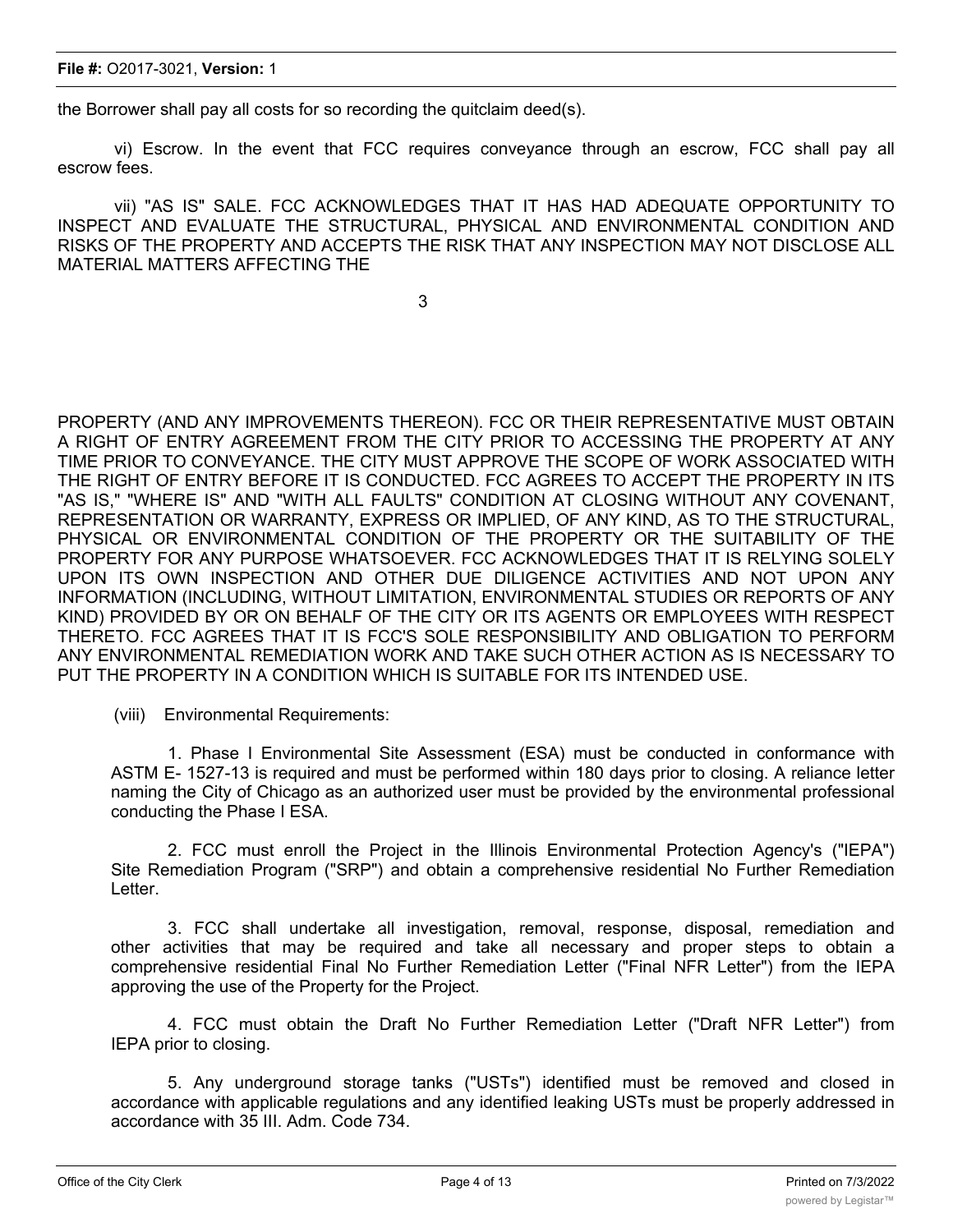6. FCC shall be solely responsible for all site preparation, SRP and environmental oversight costs, including, but not limited to, report preparation, IEPA fees, remediation oversight, the removal of soil, pre-existing building foundations, soil exceeding the lEPA's Tiered Approach to Cleanup Objectives forthe proposed uses of the Project, and demolition debris, the removal, disposal, storage, remediation, removal or treatment of "Hazardous Substances" (as defined below) from the Property, and the construction of any engineered barriers required to obtain the Final NFR Letter. "Hazardous Substance" means any toxic substance, hazardous substance, hazardous material, hazardous chemical or hazardous, toxic or dangerous waste defined or qualifying as such in (or for the purposes of)

4

any Environmental Laws, or any pollutant, toxic vapor, or contaminant, and shall include, but not be limited to, petroleum (including crude oil or any fraction thereof), any radioactive material or by-product material, polychlorinated biphenyls and asbestos in any form or condition.

7. The City, acting through 2FM, shall have the right to review and approve in advance all documents submitted to the IEPA under the SRP, as amended or supplemented from time to time, including, without limitation; the Comprehensive Site Investigation Report/Remedial Objectives Report/Remedial Action Report, the Remedial Action Completion Report, the Comprehensive Draft NFR Letter, the Final NFR Letter and any changes thereto.

8. FCC shall promptly transmit to the City copies of all SRP Documents prepared or received after the date hereof, including, without limitation, any written communications delivered to or received from the IEPA or other regulatory agencies with respect to the Remediation Work.

9. FCC acknowledges and agrees that the City will not issue a Certificate of Completion or a Certificate of Occupancy for the Project and occupancy may not occur until the IEPA has issued, and the City has approved, a Final NFR Letter for the Project.

10. FCC must record and abide by the terms and conditions of the Final NFR Letter, including but not limited to the maintenance of all preventative, engineering and institutional controls.

11. FCC must comply with all applicable "Environmental Laws" (as defined below). "Environmental Laws" means any and all Laws (as defined below) relating to the regulation and protection of human health, safety, the environment and natural resources now or hereafter in effect, as amended or supplemented from time to time, including, without limitation, the Comprehensive Environmental Response, Compensation and Liability Act, 42 U.S.C. § 9601 et seq., the Resource Conservation and Recovery Act, 42 U.S.C. § 6901 et seq., the Hazardous Materials Transportation Act, 49 U.S.C. § 5101 et seq., the Federal Water Pollution Control Act, 33 U.S.C. § 1251 et seq., the Clean Air Act, 42 U.S.C. § 7401 et seq., the Toxic Substances Control Act, 15 U.S.C. § 2601 et seq., the Federal Insecticide, Fungicide, and Rodenticide Act, 7 U.S.C. § 136 et seq., the Occupational Safety and Health Act, 29 U.S.C. § 651 et seq., any and all regulations promulgated under such Laws, and all analogous state and local counterparts or equivalents of such Laws, including, without limitation, the Illinois Environmental Protection Act, 415 ILCS 5/1 et seq., and the common law, including, without limitation, trespass and nuisance. "Laws" means all applicable federal, state and local statutes, laws, ordinances, codes, rules, regulations, orders and judgments, including, without limitation, Sections 7-28 and 11-4 of the Municipal Code of Chicago relating to waste disposal (collectively, "Laws")

(ix) Release and Indemnification.

1. FCC, on behalf of itself and on behalf of its officers, directors, employees, successors, assigns and anyone claiming by, through or under them (collectively, the "Developer Parties"), or anyone claiming by, through, or under the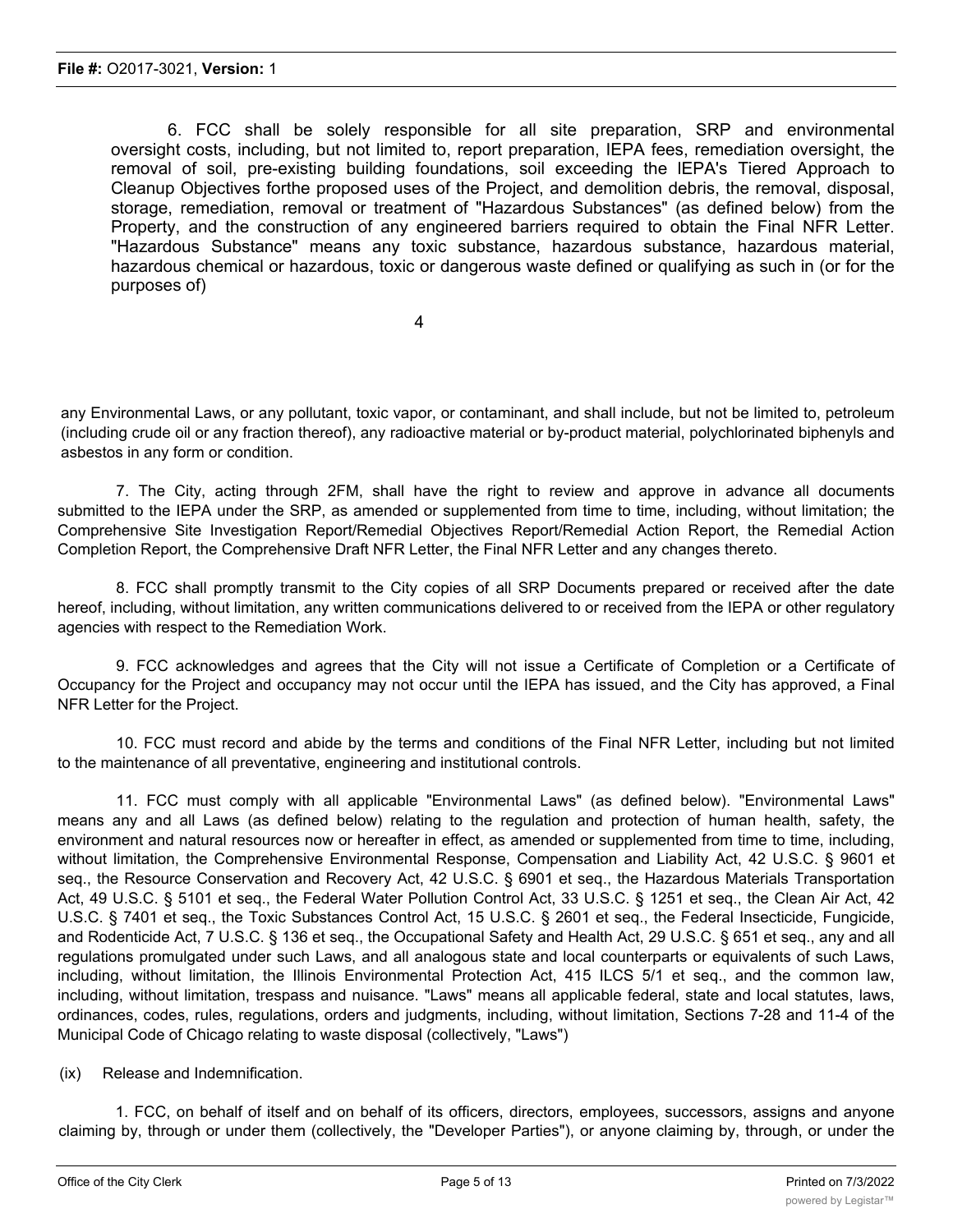#### **File #:** O2017-3021, **Version:** 1

Developer Parties, hereby releases, relinquishes and forever discharges the City from and against any and all Losses

which FCC or any of the Developer Parties ever had, now have, or hereafter may have, whether grounded in tort or contract or otherwise, in any and all courts or other forums, of whatever kind or nature, whether known or unknown, arising out of or in any way connected with, directly or indirectly (a) any environmental contamination, pollution or hazards associated with the Property or any improvements, facilities or operations located or formerly located thereon, including, without limitation, any release, emission, discharge, generation, transportation, treatment, storage or disposal of Hazardous Substances, or threatened release, emission or discharge of Hazardous Substances; (b) the structural, physical or environmental condition of the Property, including, without limitation, the presence or suspected presence of Hazardous Substances in, on, under or about the Property or the migration of Hazardous Substances from or to other property, unless the Hazardous Substances migrate from property owned by the City to the Property; (c) any violation of, compliance with, enforcement of or liability under any Environmental Laws, including, without limitation, any Losses arising under CERCLA, and (d) any investigation, cleanup, monitoring, remedial, removal or restoration work required by any federal, state or local governmental agency or political subdivision or other third party in connection or associated with the Property or any improvements, facilities or operations located or formerly located thereon (collectively, "Released Claims"). Furthermore, the Developer shall defend, indemnify, and hold the City harmless from and against any and all Losses which may be made or asserted by any third parties arising out of or in any way connected with, directly or indirectly, any of the Released Claims.

2. The covenant of release set forth in this provision (ix) shall run with the Property, and shall be binding upon all successors and assigns of FCC with respect to the Property, including, without limitation, each and every person, firm, corporation, limited liability company, trust or other entity owning, leasing, occupying, using or possessing any portion of the Property under or through FCC following the date of the Deed. FCC acknowledges and agrees that the foregoing covenant of release constitutes a material inducement to the City's conveying the Property to FCC, and that, but for such release, the City would not have agreed to convey the Property to FCC for the Purchase Price. It is expressly agreed and understood by and between FCC and the City that, should any future obligation of FCC, or any of the Developer Parties, arise or be alleged to arise in connection with any environmental, soil or other condition of the Property, neither FCC, nor any of the Developer Parties, will assert that those obligations must be satisfied in whole or in part by the City because this provision (ix) contains a full, complete and final release of all such claims.

3. This provision (ix) shall survive the closing of the City's conveyance of the Property to FCC and any termination of the Loan agreement (regardless of the reason for such termination).

(x) Reconveyance Deed. Prior to the City's conveyance of the City Property to FCC, FCC shall deliver to the City a special warranty deed for the City Property in recordable form naming the City as grantee, for possible recording in the event FCC defaults under the Loan or the tax credit regulatory agreement(s), and such default is not cured in accordance with the terms of the Loan or the regulatory agreement(s).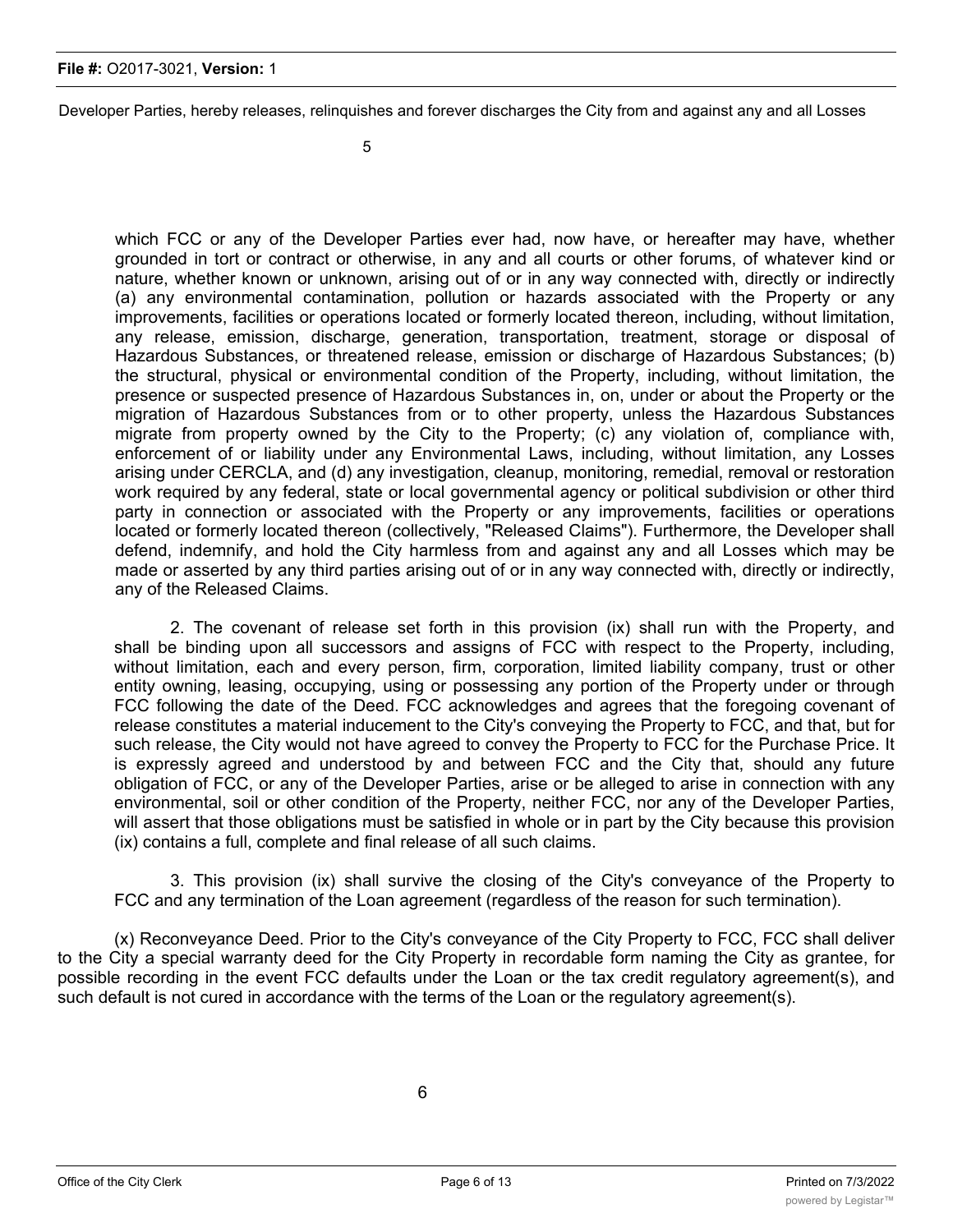SECTION 6. Donation Tax Credits. The City hereby approves the conveyance of the City Property. The conveyance of the City Property is approved as a donation to FCC from the City under the Donation Tax Credit Program in connection with the Project. The Authorized Officer is hereby authorized to transfer the tax credits allocated to the City under the Donation Tax Credit Program in connection with the conveyance of the City Property to an entity satisfactory to the Authorized Officer on such terms and conditions as are satisfactory to the Authorized Officer (the "Transfer"). The proceeds, if any, received by the City in connection with the Transfer are hereby appropriated, and the Authorized Officer is hereby authorized to use such proceeds, to make a grant to FCC, in his or her sole discretion, for use in connection with the Project (the "Grant"). Upon the execution and receipt of proper documentation, the Authorized Officer is hereby authorized to disburse the proceeds of the Grant to FCC.

SECTION 7. Severance. To the extent that any ordinance, resolution, rule, order or provision of the Municipal Code of Chicago, or part thereof, is in conflict with the provisions of this ordinance, the provisions of this ordinance shall control. If any section, paragraph, clause or provision of this ordinance shall be held invalid, the invalidity of such section, paragraph, clause or provision shall not affect any of the other provisions of this ordinance.

SECTION 8. Effective Date. This ordinance shall be effective as of the date of its passage and approval.

7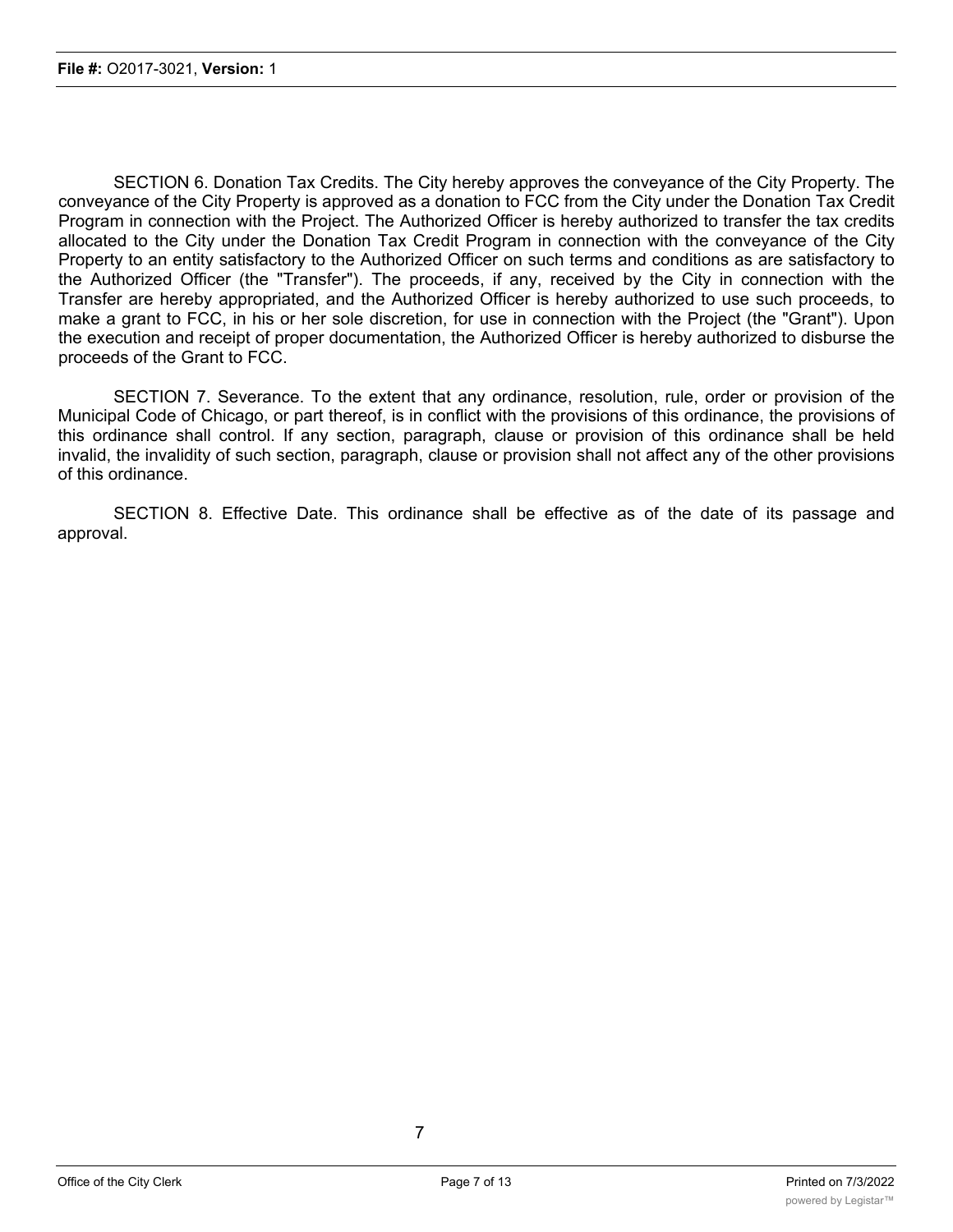## **EXHIBIT A**

Brainerd Park Apartments Limited Partnership, an Illinois limited partnership, of which Brainerd Park GP, LLC, an Illinois limited liability company, is the sole general partner (of which Full Circle Communities, Inc., an Illinois not-for-profit corporation, is the managing member and Christian Community Health Center, an Illinois not-for-profit corporation, is a member), and others to be hereafter selected as the limited partners.

Acquisition of land and construction of a building containing approximately 36 residential dwelling units to be located generally at 8902-56 South Loomis Street in Chicago, Illinois, for low- and moderate-income families, together with certain common areas and parking.

Source: Amount: Term: Interest: Security: Multi-Family Program Funds Not to exceed \$1,900,000 Not to exceed 32 years Zero percent per annum Non-recourse loan; mortgage (the "City Mortgage") on the Property

### ADDITIONAL FINANCING

| 1. | Amount:<br>Term:     | Not to exceed \$6,000,000 (the "Bridge Loan")<br>Not to exceed 30 months, or another term acceptable |  |  |
|----|----------------------|------------------------------------------------------------------------------------------------------|--|--|
|    |                      | Capital One, or another entity acceptable to the<br>to the Authorized Officer Source:                |  |  |
|    |                      | A variable rate of interest not to exceed a rate<br>Authorized Officer Interest:                     |  |  |
|    |                      | calculated as 30-day LIBOR plus two and one-half                                                     |  |  |
|    |                      | percent (2.50%) per annum, or another interest rate                                                  |  |  |
|    |                      | acceptable to the Authorized Officer Security:<br>Mortgage on the Property senior to                 |  |  |
|    | the lien of the City |                                                                                                      |  |  |
|    |                      | Mortgage, and/or such other security acceptable to                                                   |  |  |

the Authorized Officer

2. Amount: Not to exceed \$1,300,000 Term: Not to exceed 20 years, or another term acceptable to the Authorized Officer Source: IFF, or another entity acceptable to the Authorized Officer Interest: A fixed rate of interest not to exceed six percent (6%) per annum, or another interest rate acceptable to the Authorized Officer Security: A mortgage on the Property senior to the City Mortgage, or such other security acceptable to the Authorized Officer

8

Any loan shall carry a fixed rate of interest not to exceed seven percent (7%) per annum, or another interest rate acceptable to the Authorized Officer Any loan to be secured by a mortgage on the Property to be junior to the lien of the City Mortgage, Recapture Mortgage, or such other security acceptable to the Authorized Officer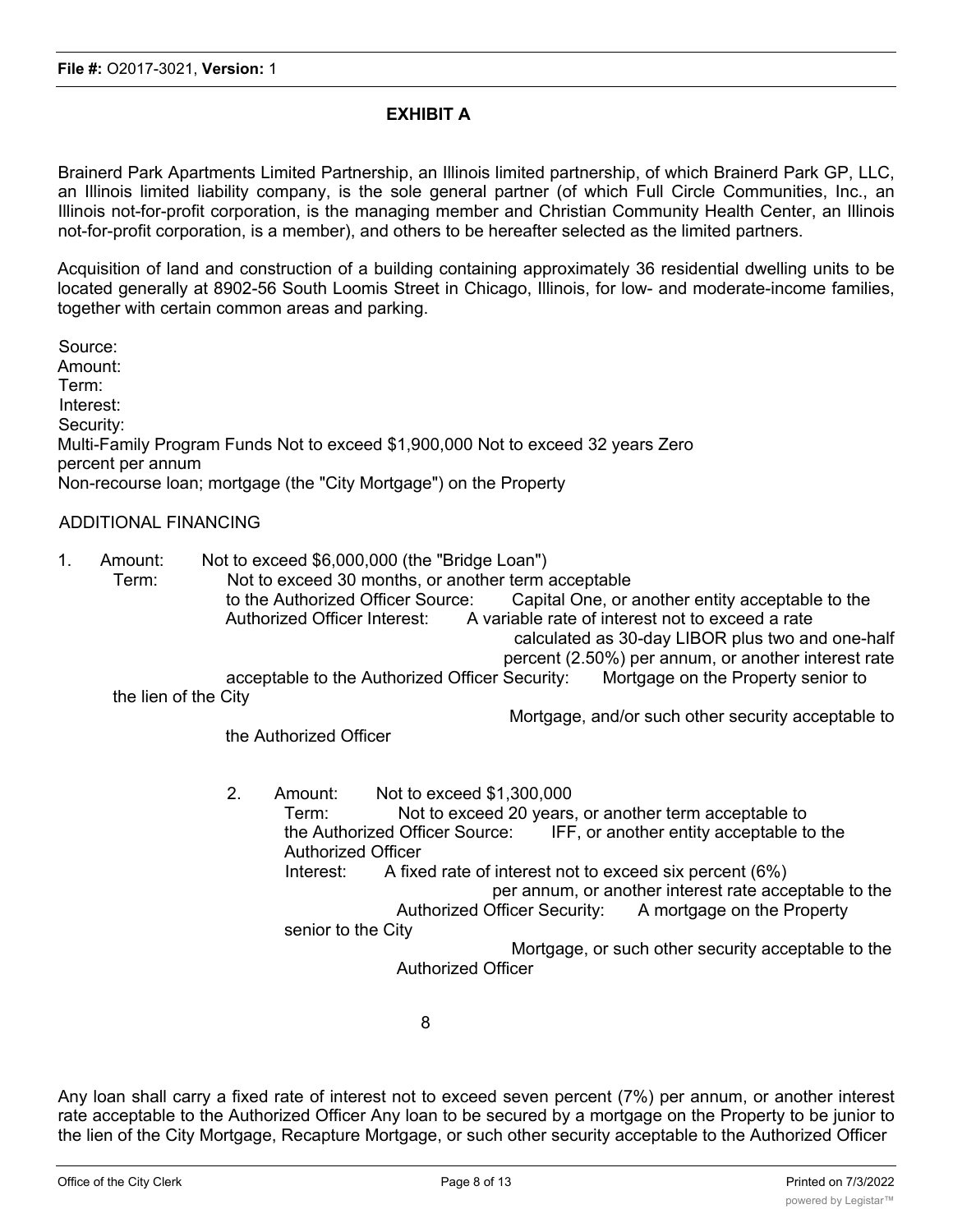Approximately \$100 General Partner, or another source acceptable to the Authorized Officer

**10**

1 J

Low-Income Housing Tax Credit ("LIHTC") Proceeds: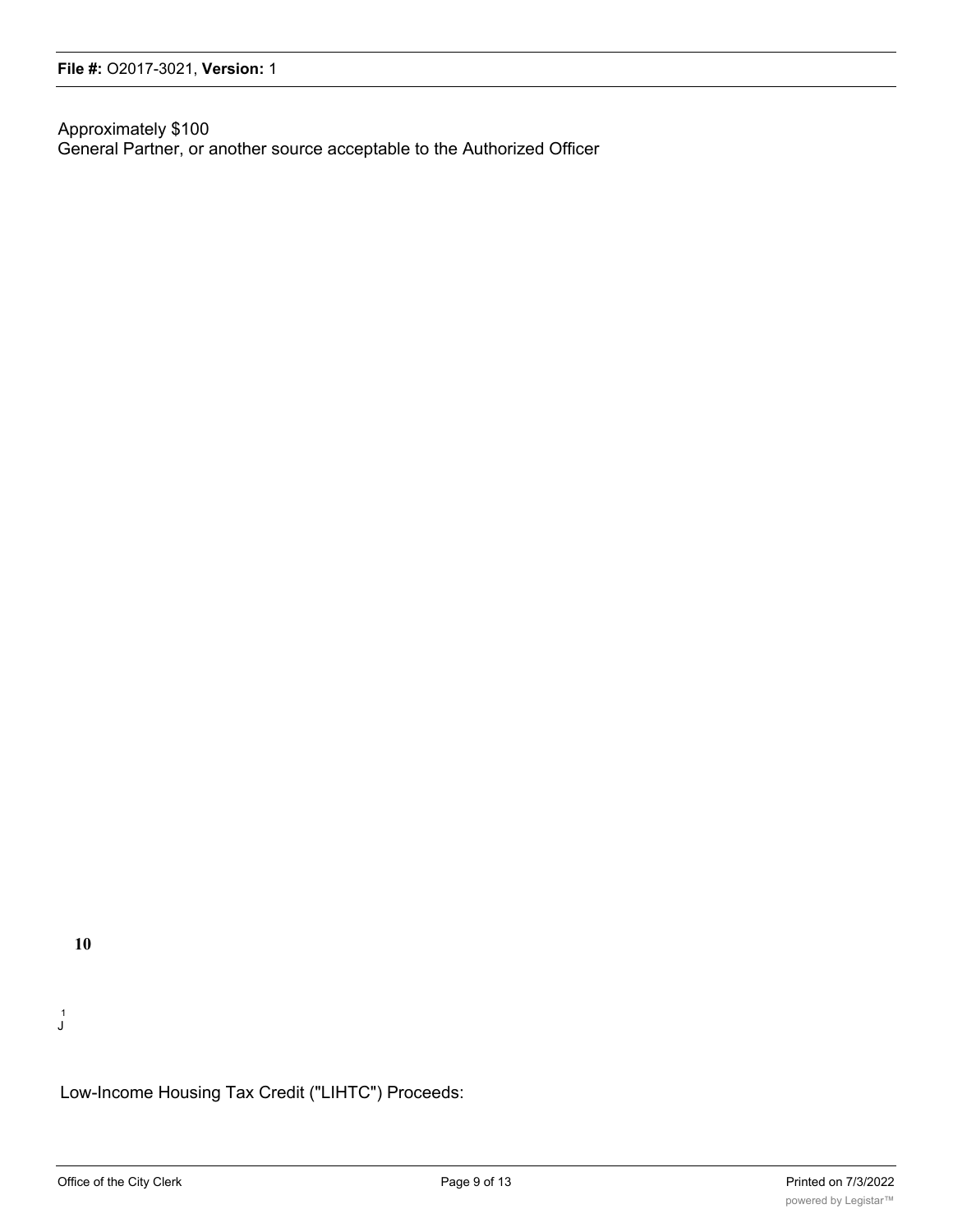### **File #:** O2017-3021, **Version:** 1

Source:

Amount: Term:

Source:

Interest:

Security:

Amount: Term:

Source:

Interest:

Security:

Amount: Term:

Source:

Approximately \$7,239,337, all or a portion of which may be paid on a delayed basis, and all or a portion of which may be used to retire the Bridge Loan To be derived from the syndication of a LIHTC allocation of approximately \$670,376 by the City

#### Approximately \$516,250

Not to exceed 32 years, or another term acceptable to the Authorized Officer

Capital contribution by the General Partner to the Borrower or a loan or loans from FCC to the Borrower or any combination of the foregoing, derived from the proceeds of the transfer of Donation Tax Credits in connection with the Project, or another source acceptable to the Authorized Officer Any loan shall carry a fixed rate of interest not to exceed seven percent (7%) per annum, or another interest rate acceptable to the Authorized Officer Any loan to be secured by a mortgage on the Property to be junior to the lien of the City Mortgage

## Approximately \$123,892

Not to exceed 32 years, or another term acceptable to the Authorized Officer Capital contribution by the General Partner to the Borrower or a loan or loans from FCC to the Borrower or any combination of the foregoing, derived from the proceeds of a grant from the Illinois Department of Commerce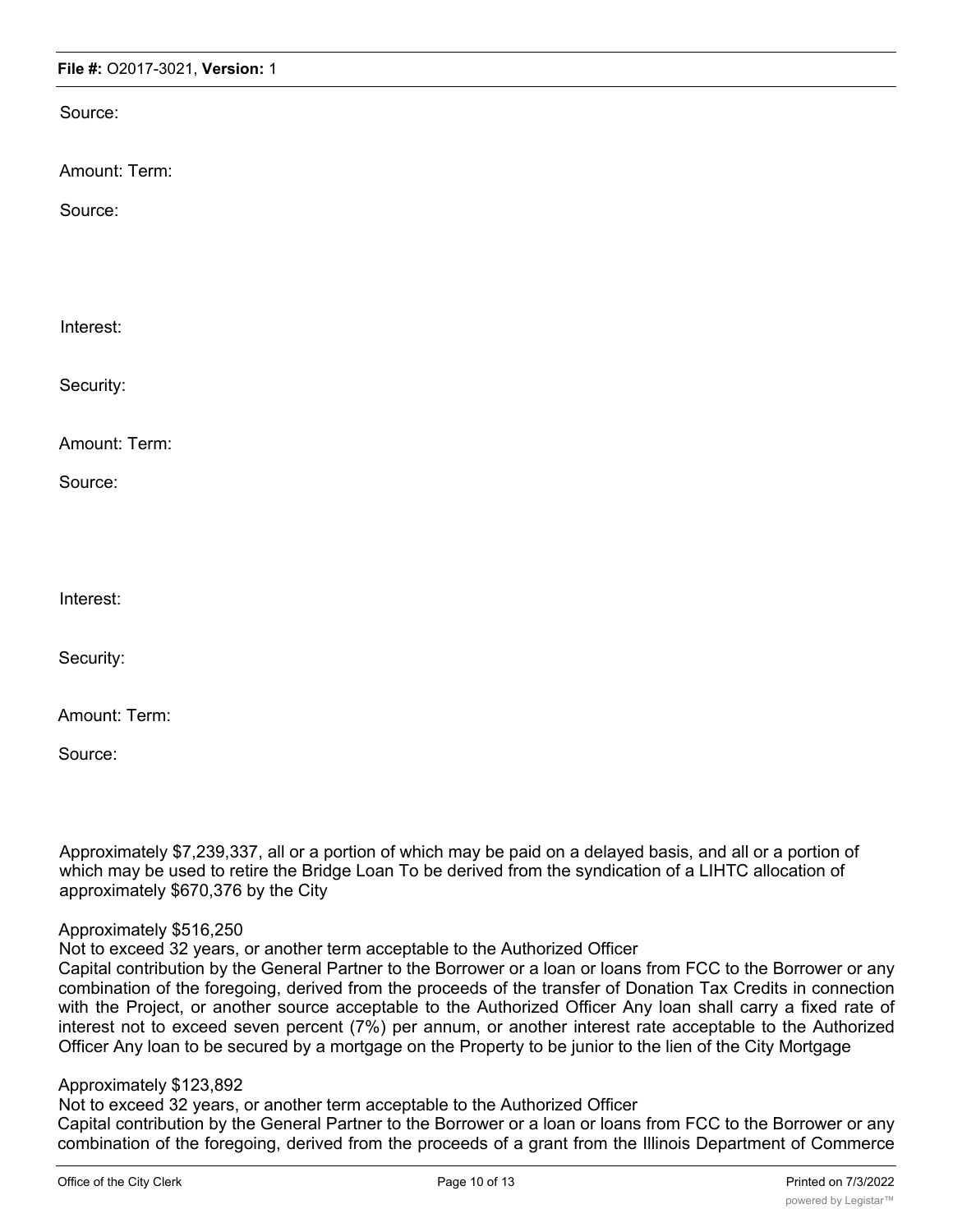and Economic Opportunity, or another source acceptable to the Authorized Officer Any loan shall carry a fixed rate of interest not to exceed seven percent (7%) per annum, or another interest rate acceptable to the Authorized Officer Any loan to be secured by a mortgage on the Property to be junior to the lien of the City **Mortgage** 

Approximately \$540,000

Not to exceed 32 years, or another term acceptable to the Authorized Officer

Capital contribution by the General Partner to the Borrower or a loan or loans from FCC to the Borrower or any combination of the foregoing, derived from the proceeds of a Federal Home Loan Bank grant through the Affordable Housing Program, or another source acceptable to the Authorized Officer

**9**

### **EXHIBIT B LEGAL DESCRIPTION OF CITY PROPERTY (Subject to Final Title and Survey)**

LOT 1 (EXCEPT THE NORTH 42.50 FEET THEREOF) AND ALL OF LOTS 2 TO 12, INCLUSIVE, IN BLOCK 9 IN E.L BRAINER'S SUBDIVISION OF TELFORD BURNHAM'S SUBDIVISION (EXCEPT BLOCKS 1 AND 8 THEREOF) OF THE WEST HALF OF THE NORTHWEST QUARTER OF SECTION 5, TOWNSHIP 37 NORTH, RANGE 14, EAST OF THE THIRD PRINCIPAL MERIDIAN, IN COOK COUNTY, ILLINOIS.

Commonly known as: 8902-8956 South Loomis Street, Chicago, Illinois

P.I.N.s: 25-05-119-016-0000 25-05-119-018-0000 25-05-119-019-0000 25-05-119- 020-0000 25-05-119-021-0000 25- 05-119-022-0000 25-05-119-023-

119-031-0000

0000 25-05-119-026-0000 25-05- 119-027-0000 25-05-119-028- 0000 25-05-119-030-0000 25-05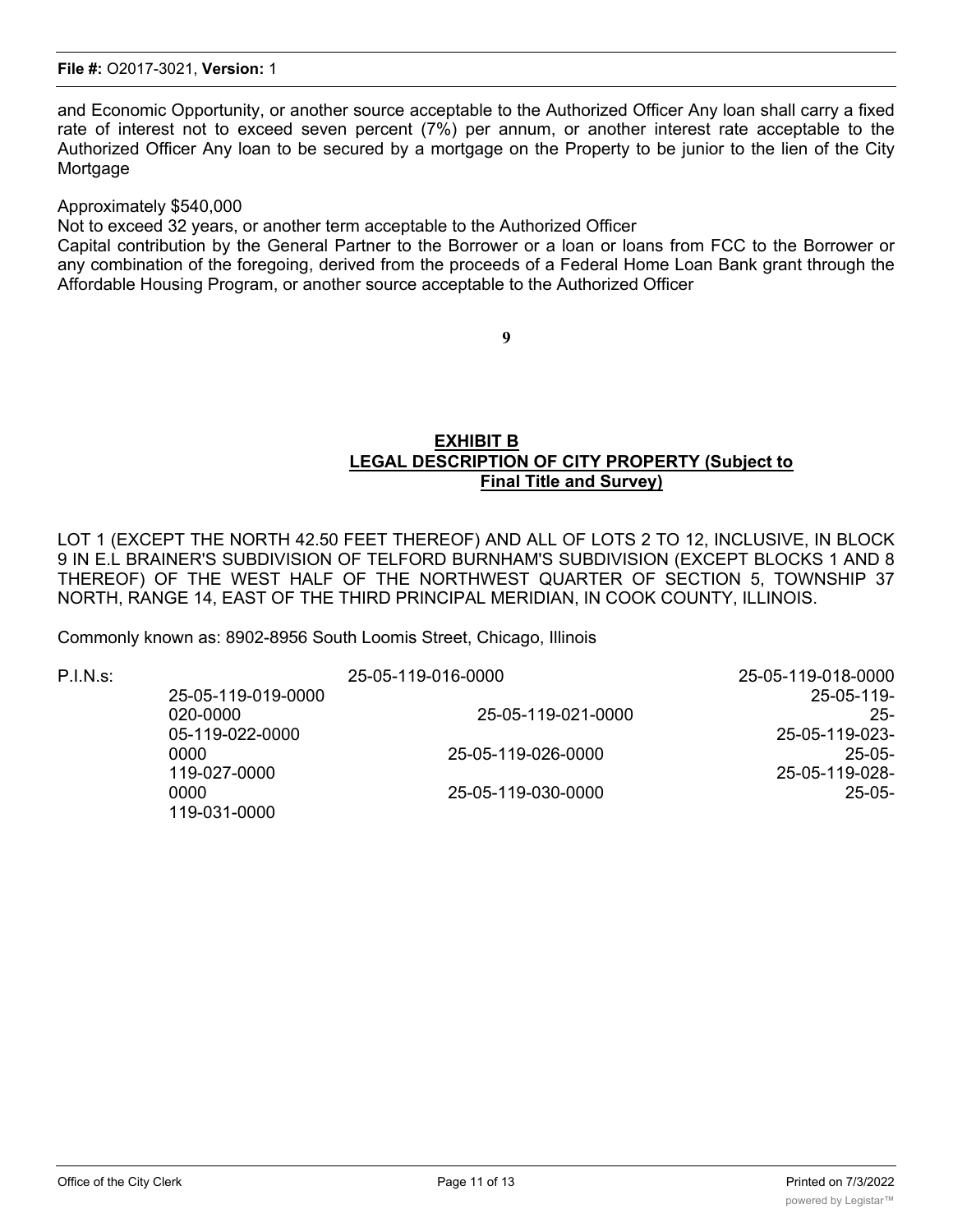**11**

## OFFICE OF THE MAYOR CITY OF CHICAGO

RAHM EMANUEL MAYOR

March 29, 2017

## TO THE HONORABLE, THE CITY COUNCIL OF THE CITY OF CHICAGO

Ladies and Gentlemen:

At the request of the Commissioner of Planning and Development, I transmit herewith ordinances authorizing the conveyance of city-owned property, together with the execution of multi-family loan agreements.

Your favorable consideration of these ordinances will be appreciated.

Mayor

Very truly yours,

## **CHICAGO April 19,2017 To the President**

## **and Members of the City Council: Your Committee on Finance having had under consideration**